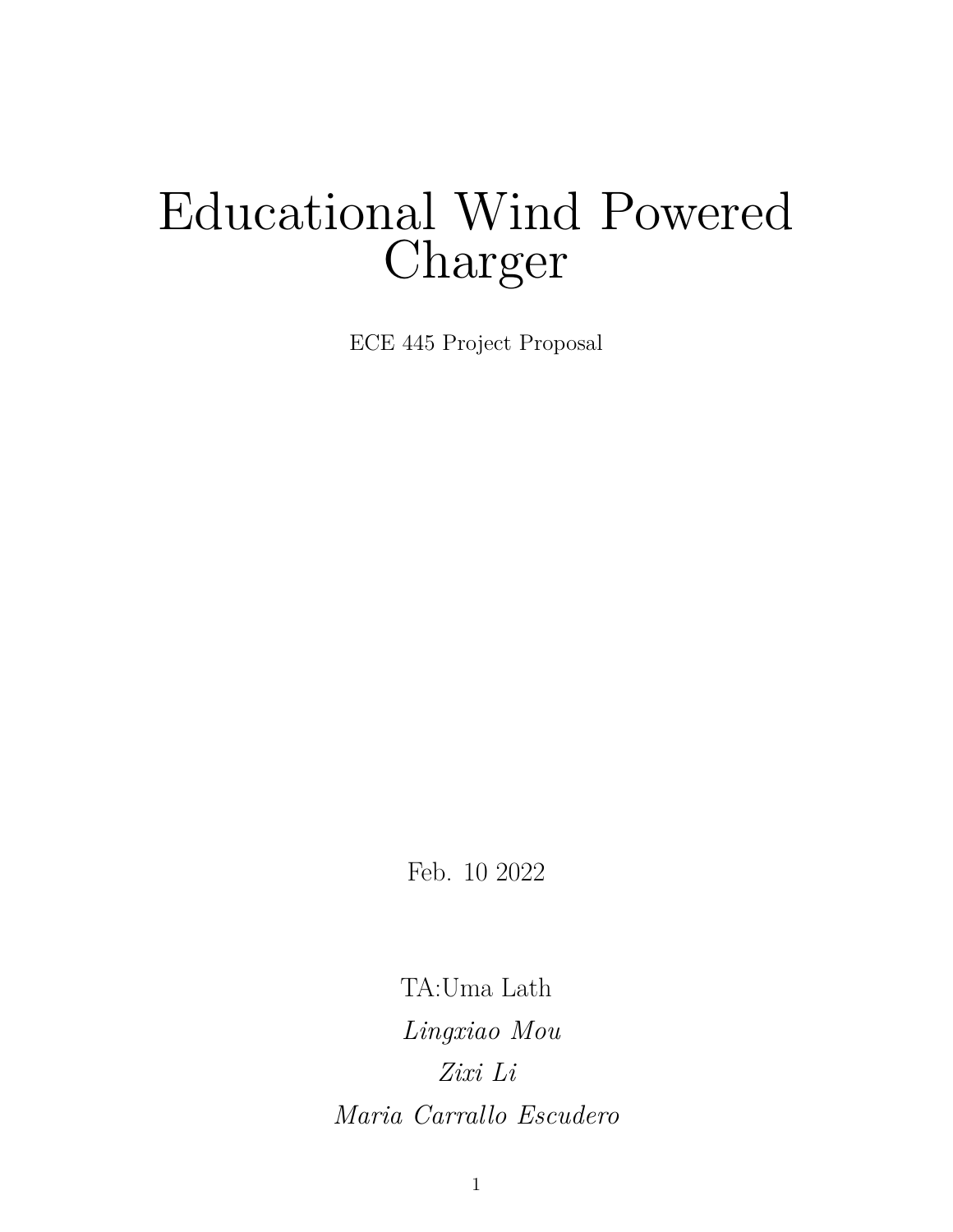# **1 Introduction**

## **1.1 Objective and Background**

As more industrial companies turn to cleaner energy utilization, wind power has become one of the main power sources for energy supply. From an industry point of view, it would be a good idea to teach students how this technology is used in realworld applications. An exemplary application would be a bike-mounted wind electricity generator.

Lots of cyclists prefer to ride in wild areas, such as mountains, grasslands, and remote gravel tracks, where electricity is absent. A charging tool that can supply power to portable electronic devices would be beneficial. This product farms wind with a 3 blade rotor and convert the energy into electricity. When riding the bike, the coming wind would directly be converted into electricity, which ensures sustainable high wind speed for the power supply.

We would also implement a pitch angle adjustment technique that prevents strong winds from destructing the system. Although there are commercial products available, they are not operational when having a rest, not adjustable for wind speed, and expensive. This design intends to provide a relatively cheap, portable, self-support, ever-ready, and educational battery charger to customers.

## **1.2 High-Level Requirements**

- **Reaction speed of pitch should be** *<* **1s.** We want to farm energy and protect our rotor as responsive as possible. As a result, the pitch adjustment must sense the changing wind speed quickly and modify its angle. On the other hand, we cannot make the reaction speed too fast. The sensor has a periodical measurement by itself, and a delay is needed to prevent the system from being too sensitive to unstable wind conditions.
- **Pitch angle should fall between** 0 **and** 90◦ **with at least three angle variations.** The pitch angle will respond to the wind speed to change its angle, the greater the speed, the greater the angle. To allow the wind turbine to harvest as much as possible and prevent destruction to the system. The pitch must be feathered when the wind becomes too strong.
- **The entire system's width must not exist 45 cm.** We do not want our wind turbine to be too large in diameter, which might disturb view of riders.

## **1.3 Visual Aid**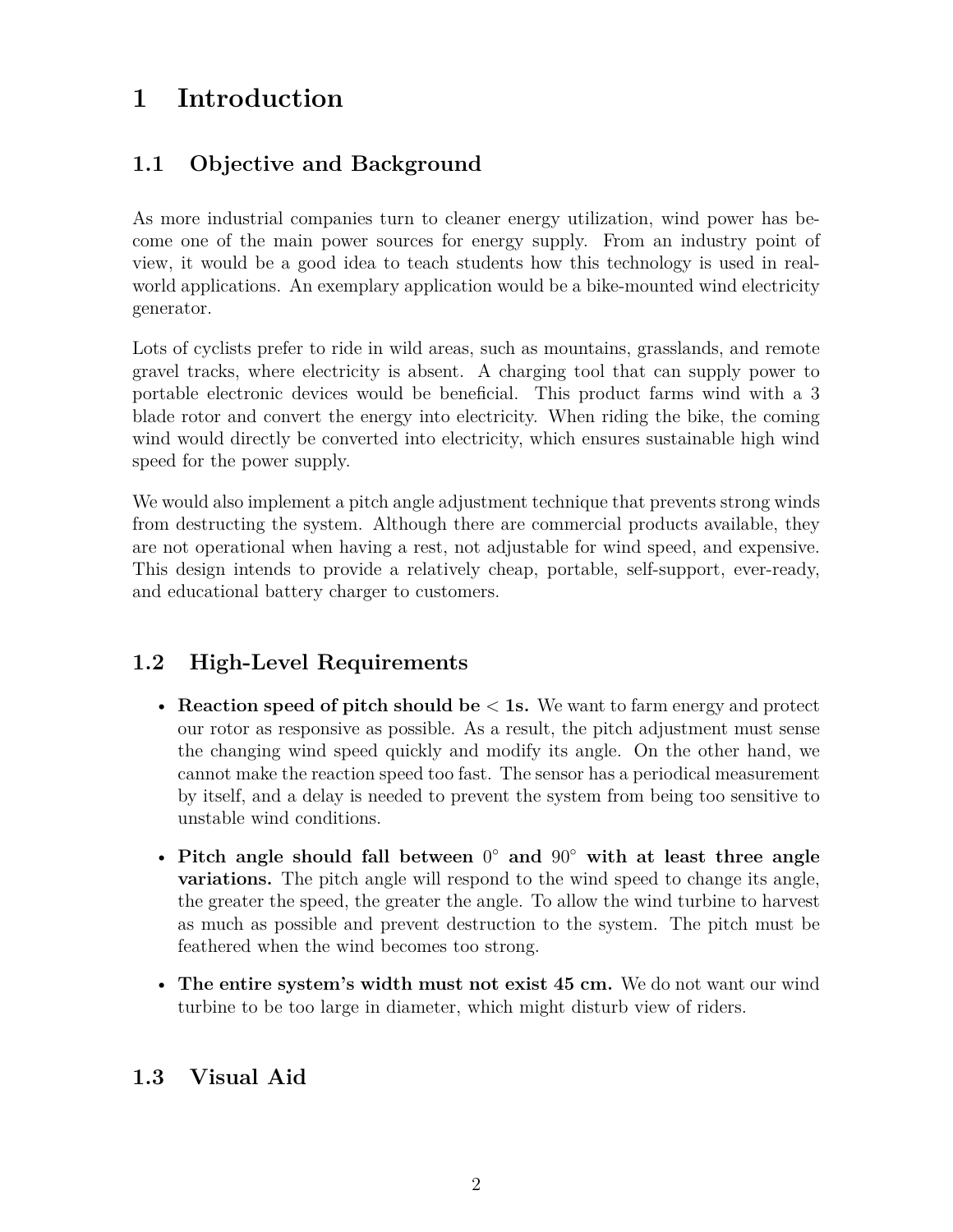

Figure 1: Visual Diagram for the System. Both sensor and turbine itself will be mounted on the head tube of the bike. All the PCB hardware will be mounted on the down tube. When you ride the bike, the wind pushes the blade on turbine and make electricity. Anenometer is going to communicate with hardware to instruct the turbine to change pitch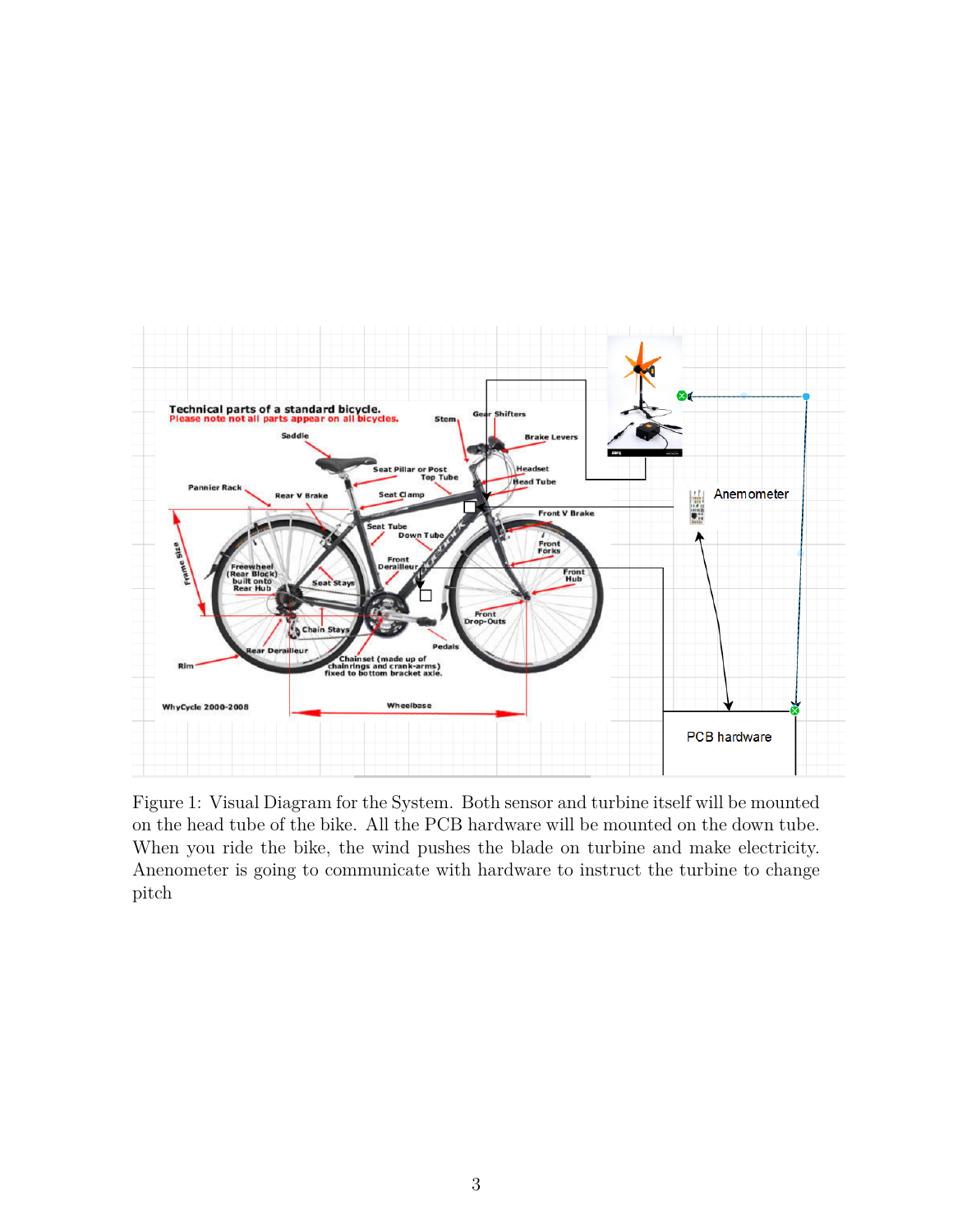# **2 System Block Diagram**



Figure 2: Block Diagram

## **2.1 Subsystems**

#### **2.1.1 Power Generation Subsystem**

This subsystem holds the wind turbine, AC/DC diode bridges, buffers, and regulators. It generates energy from wind power and provides an unstable 5V output. The current capability of this 5V output cannot be relied on.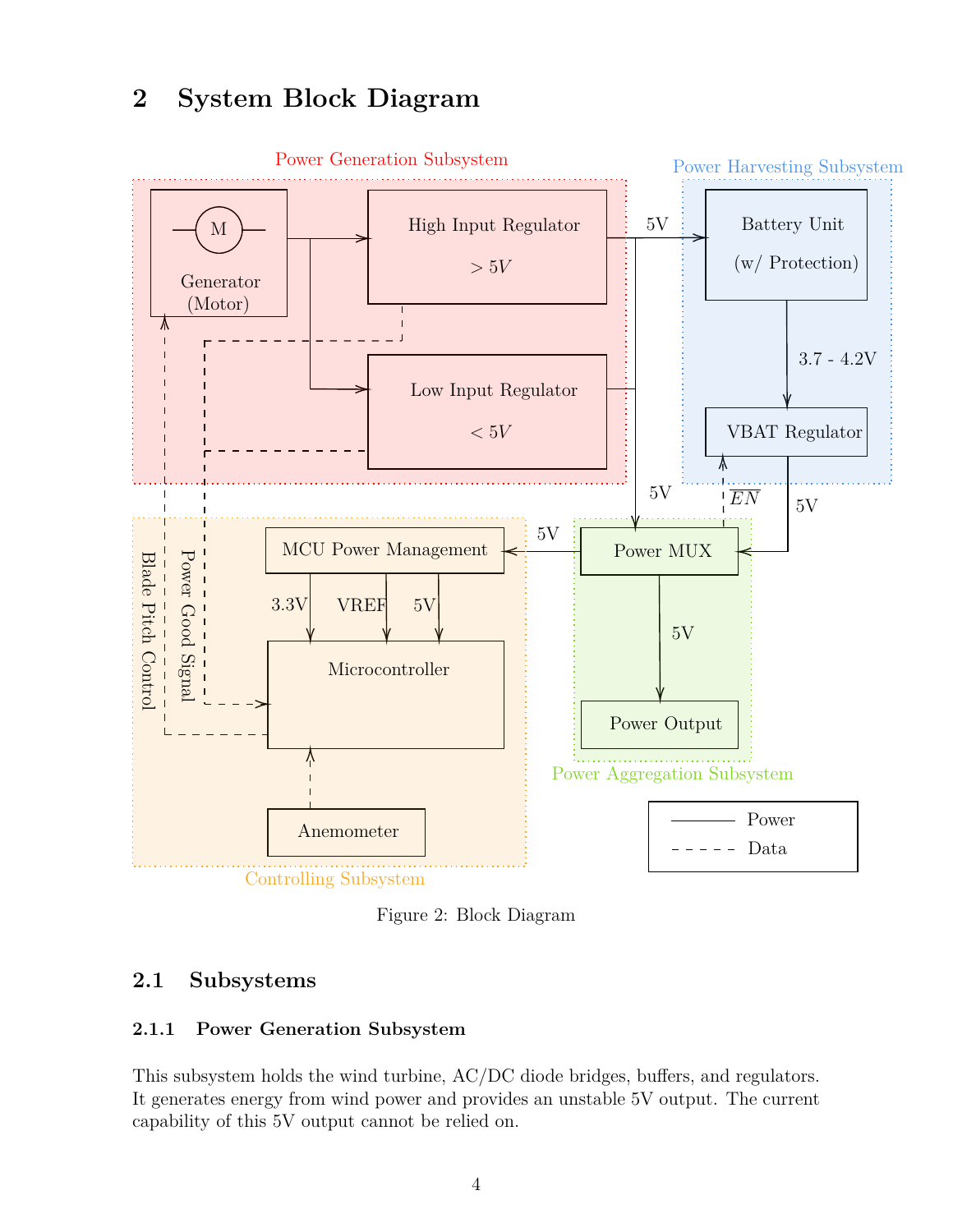This unit also outputs a Power Good signal indicating that the input voltage is within operational range. This signal will be consumed by the microcontroller.

This unit accepts blade pitch control signals from the microcontroller and changes the angle of attack of the turbine blades accordingly. There are 3 servos in this system in total. Those servos serve to change the blades' pitch angle simultaneously. There will be at least 3 angles within [0,90] degree range based on specific wind speed.

**Expectations of this subsystem**: This system should provide a 5V output and a PG signal when there is enough wind power. When there is no wind power, there should be no PG signal, and no output is expected. The servo will turn smoothly based on the microcontroller's control signal simultaneously.

#### **2.1.2 Power Harvesting System**

This subsystem holds a battery and its *Maximum Power Point Tracking*(MPPT) charger. the MPPT charger will control the charging current of the battery in order to achieve the maximum power input. Such units are common on lots of renewable energies, such as solar panels and wind turbines. The VBAT regulator can also be disabled by signals from Power Aggregation Subsystem.

This subsystem has a 5V regulator output, which could be toggled on or off depending on the need. The regulator could supply up to 2A of current.

**Expectations of this subsystem**: This system should be able to charge from an unstable power supply and provide a stable 5V output when asked.

#### **2.1.3 Power Aggregation System**

This subsystem chooses a power supply from either the generators or the battery, and delivers it to the Controlling Subsystem and the output. It serves to detect whether the 5V output from the Power Generation Subsystem is reliable and toggles the battery output accordingly. The Power MUX in this subsystem could also disable the VBAT regulator in Power Harvesting Subsystem.

It provides stable, reliable 5V output to the power outlet and the Controlling Subsystem.

**Expectations of this subsystem**: This system should provide a stable 5V output from the best available source.

#### **2.1.4 Controlling Subsystem**

This subsystem holds the sensor (anemometer) and the microcontroller unit. The microcontroller will monitor the wind speed, decide the best angle of attack for the wind turbine, and send the control signals to the servo motors controlling the angles of the fan blade.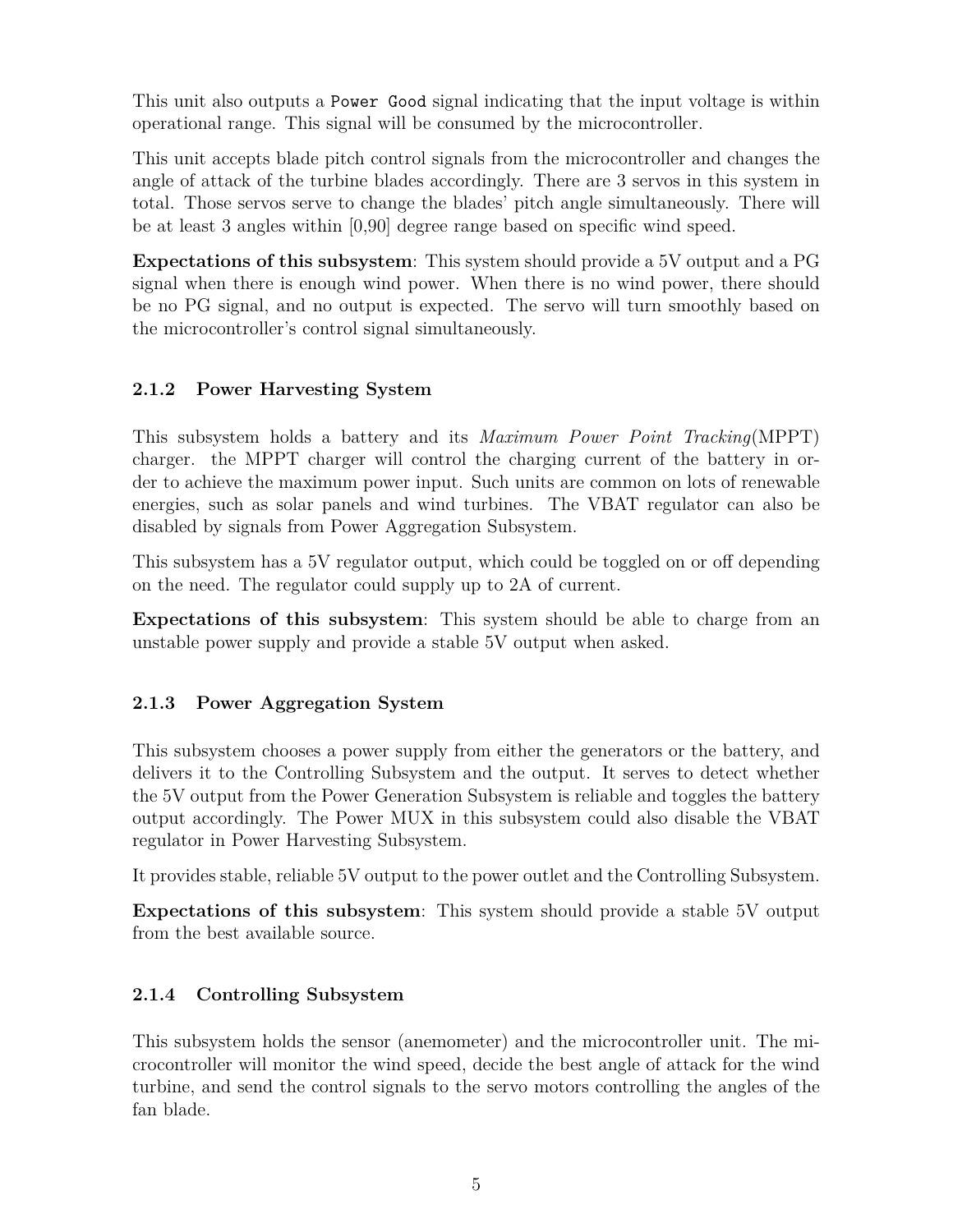**Expectations of this subsystem**: This system should provide the servo in Power Generation Subsystem with the correct signals to change the angles of the blades.

### **2.2 Components**

#### **2.2.1 Generator**

- The generator is a wind turbine, generating an unstable voltage up to 12V. Due to the large variation in power output, the generated voltage will be regulated by either of the two voltage regulators, both of which are designed for high efficiency.
- This generator also features a blade on which the pitch could be changed, so it could achieve an optimal point of operation that most effectively utilizes wind power.
- **Requirement 1**: Must supply enough power to charge a battery
- **Requirement 2**: Must include  $12 + (-5\%$  output voltage in its output range

#### **2.2.2 High Input Regulator**

- This regulator is only activated when the generated voltage is higher than  $5V +$ /-5%. It produces a  $5V + (-5\%$  output when input power is adequate, and provides a PG (Power Good) signal when the output is OK.
- Current drafts uses TPS629210 as the main component.
- **Requirement**: Handle inputs that are greater than 5V, and generate a 5V output. The current output capability is not counted on.

#### **2.2.3 Low Input Regulator**

- This regulator is only activated when the generated voltage is lower than  $5V + /-$ 5%. It produces a 5V output when input power is adequate, and provides a PG (Power Good) signal when the output is OK.
- Current draft uses TPS63802 as the main component.
- **Requirement**: Handle inputs that are lower than 5V, and generate a 5V output. The currrent output capability is not counted on.

#### **2.2.4 Battery Unit**

- This unit is built with Maximum Power Point Tracking (MPPT) to draw and store the largest amount of power from the output of the wind turbine. It also serves as a stable power pool for the digital parts of the system, such as the micro controller.
- The battery also has a protection circuit, preventing overcharging and overdischarging. Its output voltage will be 3.7 to 4.2 volts, depending on the charge of the battery.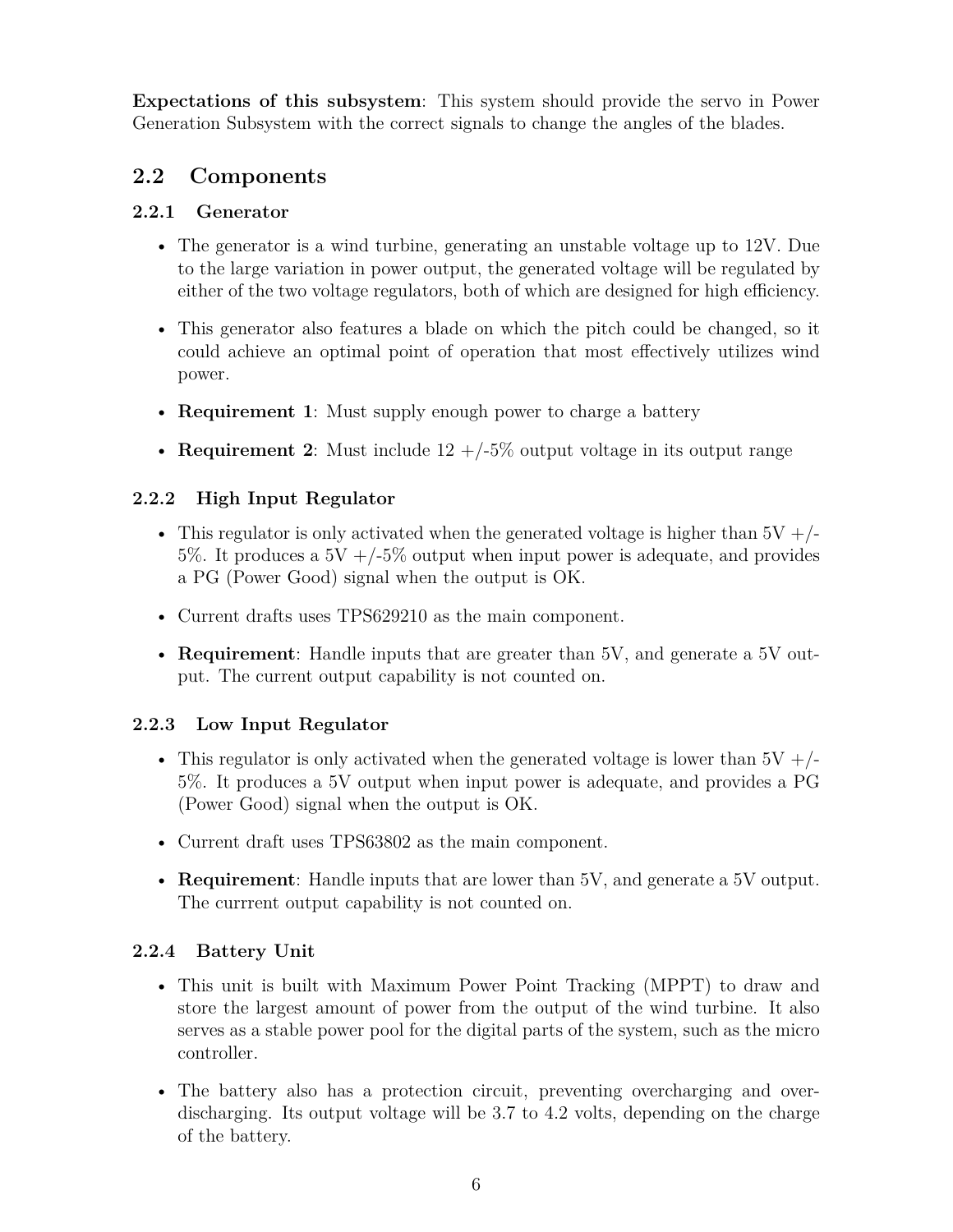- **Requirement 1**: It is able to capture the maximum power point of the previous stages.
- **Requirement 2**: It will shut off charging process in the conditions of overcharging.

#### **2.2.5 VBAT Regulator**

- This regulator converts the battery voltage into a stable 5V for powering the USB output or the micro controller.
- **Requirement 1**: Converts battery voltage into 5V with around 2A of current output.
- **Requirement 2**: Could be turned off to achieve higher efficiency when the motor is generating enough energy

#### **2.2.6 Power MUX**

- This multiplexer chooses a power supply from the generator or the battery unit. When the generator is producing enough power, it switches off VBAT regulator.
- **Requirement**: The MUX provides stable 5V outputs to the power output outlet and the microcontroller units.

#### **2.2.7 Servo**

- There are 3 servos, each controls the pitch angle of 1 blade. They will simultaneously respond to the signal from microcontroller to turn the angle accordingly. It is mainly used to prevent destruction to blade from extreme wind.
- **Requirement 1**: The length of 2 servo should not exceed 2 cm
- **Requirement 2**: The weight of motor should not prevent blade from moving

#### **2.2.8 Power Output**

- Most portable electronic devices come with a way to be charged through a USB port, so the power output is expected to be a USB port.
- To prevent over-current, the USB port could be fitted with an e-Fuse that opens when the current is too large or there might be a shortage, and resets itself automatically after a period of time.
- **Requirement**: A sturdy USB port, providing charge to universal portable electronic devices.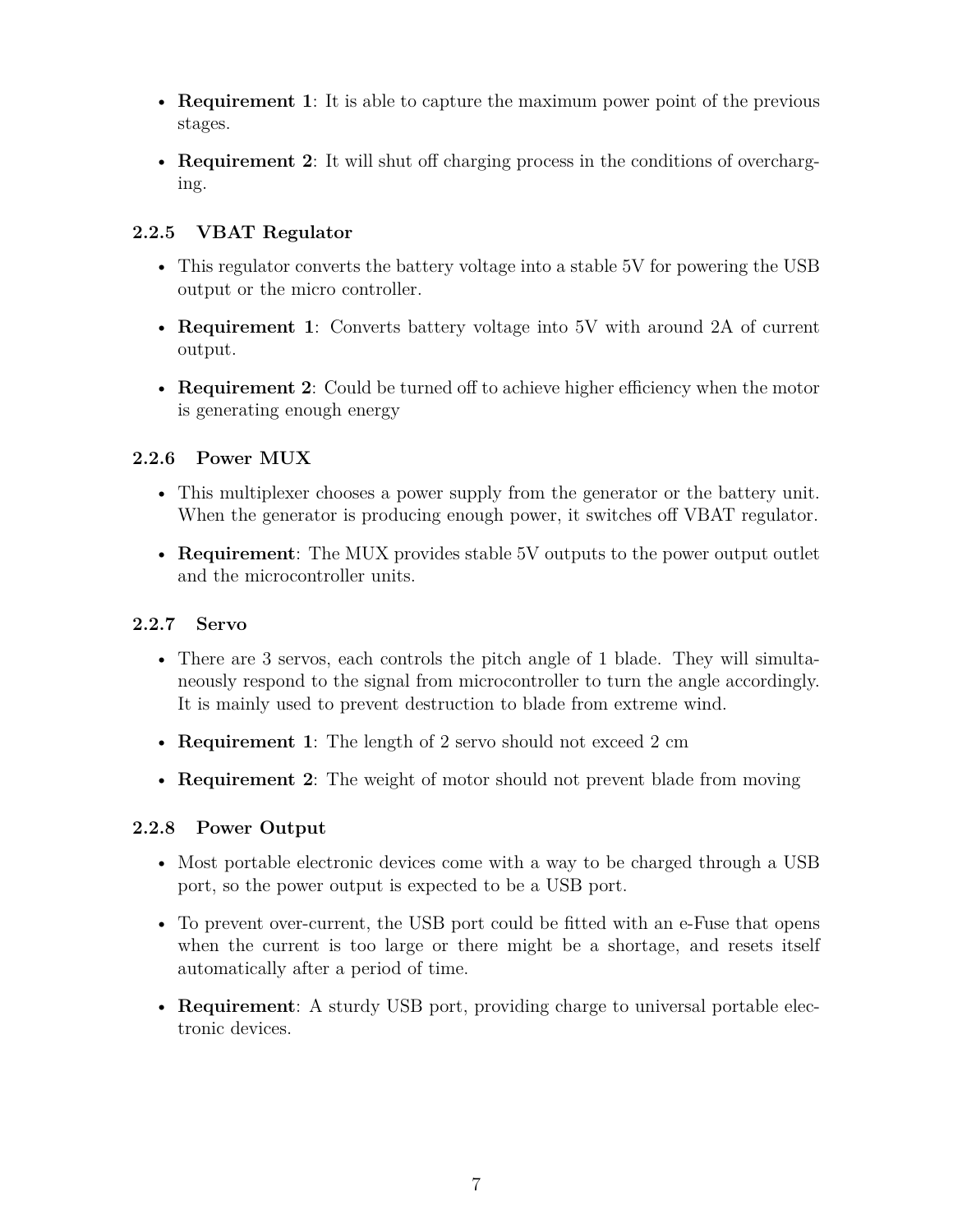#### **2.2.9 MCU Power Management**

- This unit takes 5V and steps it down to 3.3V for different parts of the microcontroller. It also provides a reference voltage for the analog-digital converters in the MCU.
- **Requirement 1**: Provides 5V and 3.3V to the microcontroller, as well as a stable voltage reference for ADC.

#### **2.2.10 Microcontroller**

- The microcontroller unit measures wind strength by taking input from an anemometer, and it adjusts the angles of the blade to certain levels, achieving max utilization of wind power.
- **Requirement 1**: Drains little power.
- **Requirement 2**: Powerful enough to carry out calculations and deliver servo signals.

#### **2.3 Risk Analysis**

The greatest challenge lies in the MPPT control technique in Power Harvesting Subsystem. It is hard to find a charge controller on the market that is suitable for wind power generations. Most MPPT ICs on the market are designed for solar power, which varies slowly due to the amount of sunlight. However, wind strength can vary abruptly, and by changing the angles of the blade, the output voltage and current capability of the turbine change a lot. Our MPPT algorithm has to take that into account.

At the current stage, we had two solutions: One is to adapt a solar MPPT IC. When there is an abrupt change in wind strength or the blade angle changes, we reset the IC to make it forget its previous state, so the IC will start looking for the optimal point again. The second solution was to implement our MPPT algorithm on the microcontroller, with a combination of stochastic gradient descent and data from the anemometer. Either method came with some difficulty, and we would call it a success if we could harvest around 75% power compared to the theoretical result.

With a properly working MPPT, we would be able to harvest greater energy. This increased efficiency allows us to pick pitch angles with fewer constraints.

# **3 Ethics**

Following the guidelines from the IEEE Code of Ethics, we are willing to develop this project to hold paramount the safety, health and welfare of the public(IEEE (Institute of Electrical and Electronics Engineers) Code of Ethics, 2015). Therefore, we will make sure that the mechanism is save to attach to a bicycle, to avoid any possible accidents due to a piece of our project falling off or distracting the rider.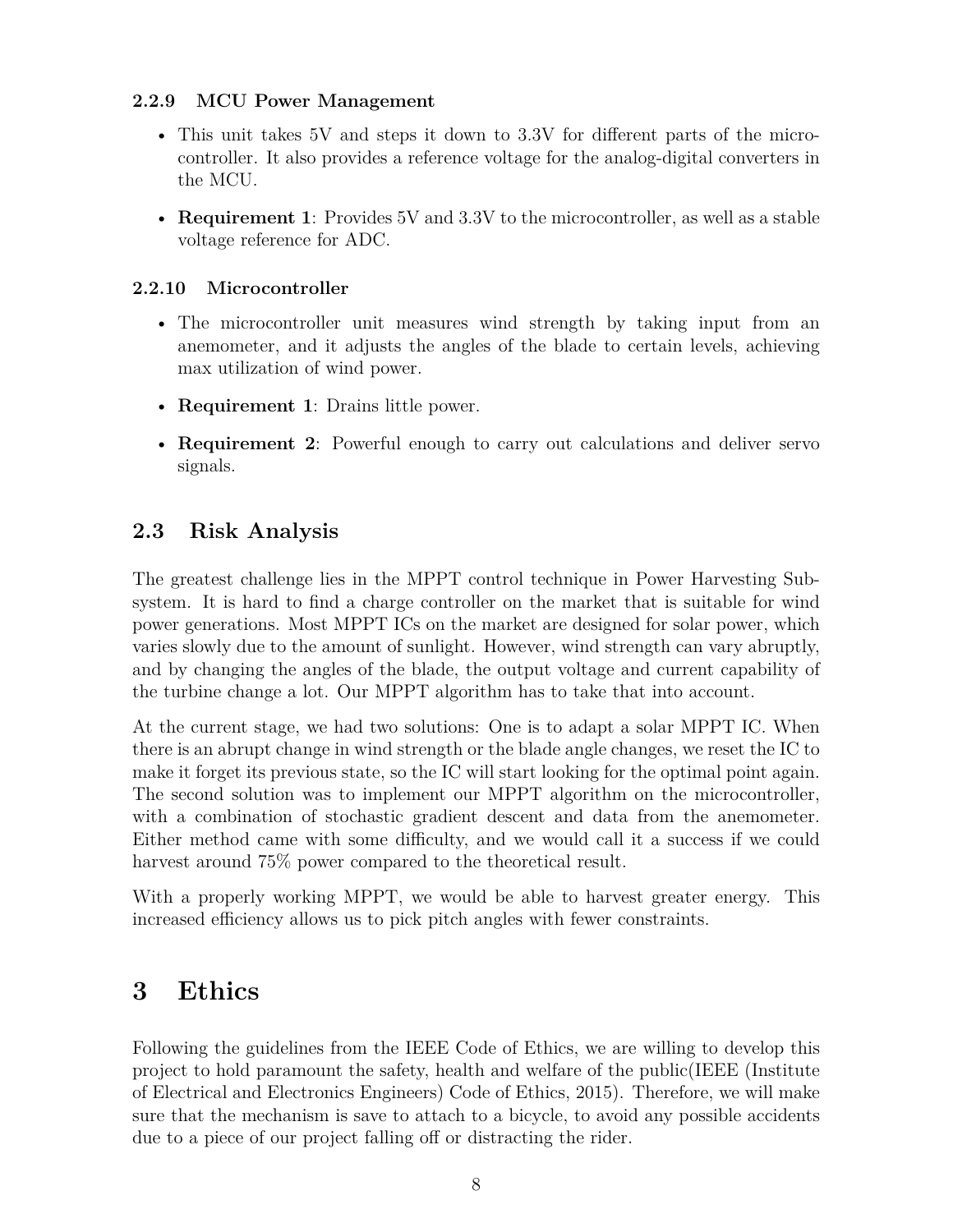To manage this, we will do lots of testing on different weather conditions and with the needed precautions to protect ourselves form injury, to make sure that we do not manufacture a dangerous object and make sure it is functional.

# **4 Safety**

We are currently planning to mount the blade and servos in the front of the bike. As a result, there is a safety issue if the rider's hand somehow touched the rotating blade, which could cause damage to both rider and the rotor itself. As a result, we are planning to make the blade as circular as possible to avoid any sharp edges on the blade. Plus, we would like to make the rotor be a certain distance away from the head tube. The rotor should be located 10 cm in the front of the head tube. Also, considering the possibility that the rotating blade might disturb the view of the rider, we will make the mounting position as low as possible on the head tube.

After carefully checking federal and state regulations, industry standards, and campus policy, we need to follow safety rules in the lab. As concerns for safety for working in the lab, we promise not to allow any group member to work alone in the lab session. Instead, there should be at least another member or a TA working together. Plus, we will not bring any food into the lab and always clean the table to keep the working station clean. This behavior could prevent any accidental touching of electronic devices hidden under the messy table(ECE 445 p.3). The biggest safety concern for us is accidentally touching high voltage circuits without protection and misconduct during soldering. But if we are careful with our implementation, we should be able to do our job successfully.